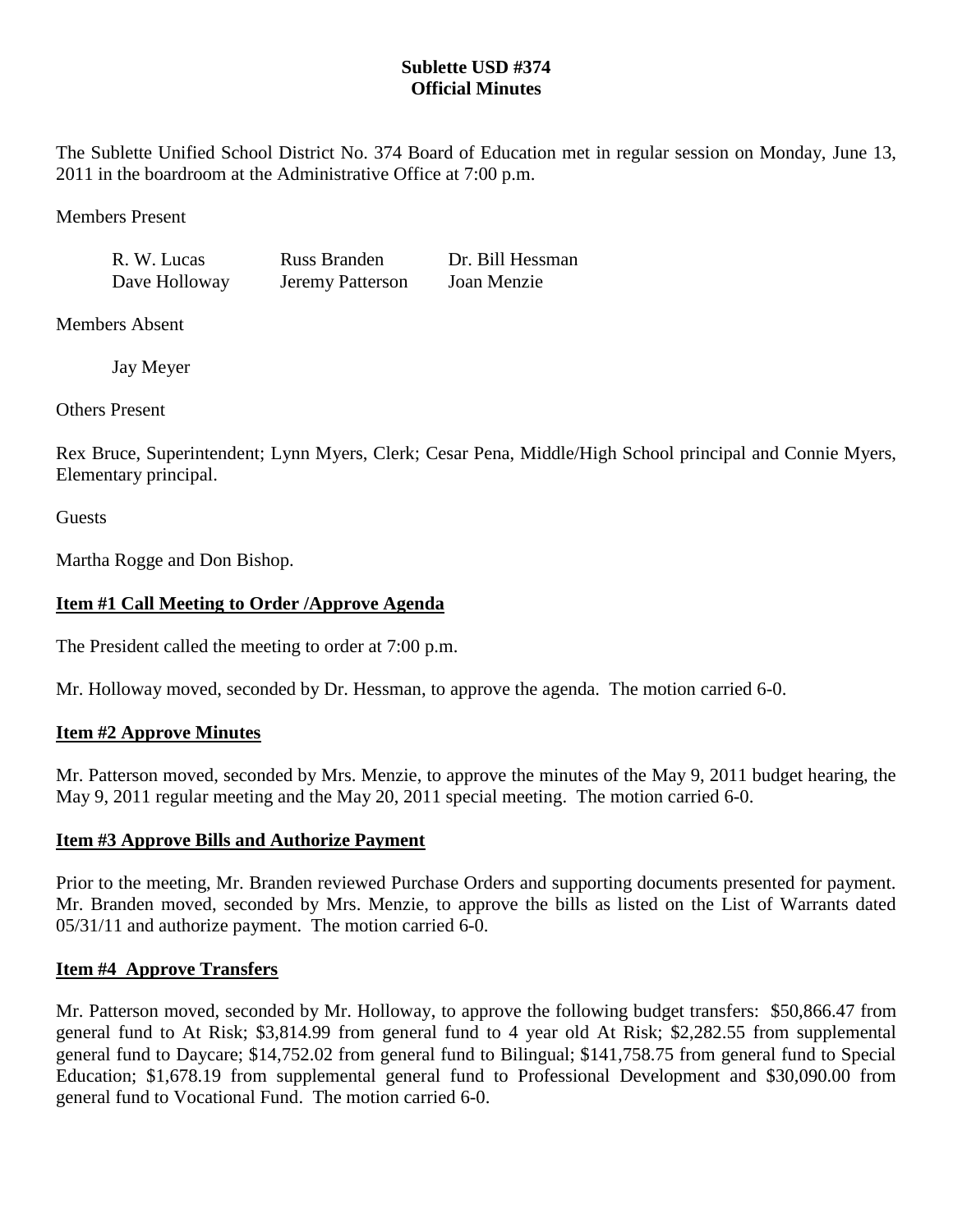Board Minutes Page 2 June 13, 2011

## **PUBLIC FORUM**

There was no public forum.

## **Reports**

Curriculum

The Curriculum Committee and SACS do not meet in the summer.

## Principals

Mr. Pena reported that the baseball team went to state competition but lost in the first round and that several track athletes went to state competition as well.

Mrs. Myers reported the AYP results looked good and that the school year had been very successful.

#### SWPRSC/HPEC

There was no SWPRSC report. Mr. Lucas gave the HPEC report.

## Superintendent:

Mr. Bruce turned the meeting over to Mr. Lucas who presented Mr. Patterson with a plaque for eight years of dedicated service to the USD 374 board of education.

Mr. Bruce discussed the school nurse position with the board. It was the consensus of the board to leave this position as a fulltime, nine month contract. Mr. Bruce also reported that the signs for the elementary school and middle/high school are in place and electrical work is being completed.

## **Item #5 Approve Handbooks**

Mr. Branden moved, seconded by Dr. Hessman, to approve the elementary school student handbook, the middle/high school student handbook and the middle/high school faculty handbook as presented. The motion carried 6-0.

## **Item #6 Executive Session Non-Elected Personnel**

Mr. Patterson moved, seconded by Mrs. Menzie, to go into executive session to discuss non-elected personnel, in order to protect the privacy interest of an identifiable individual(s), to include Mr. Bruce, Mr. Pena and Mrs. Myers in executive session, and to reconvene to open session in the boardroom at 8:15 p.m. The motion carried 6-0.

The Board reconvened to open session at 8:15 p.m.